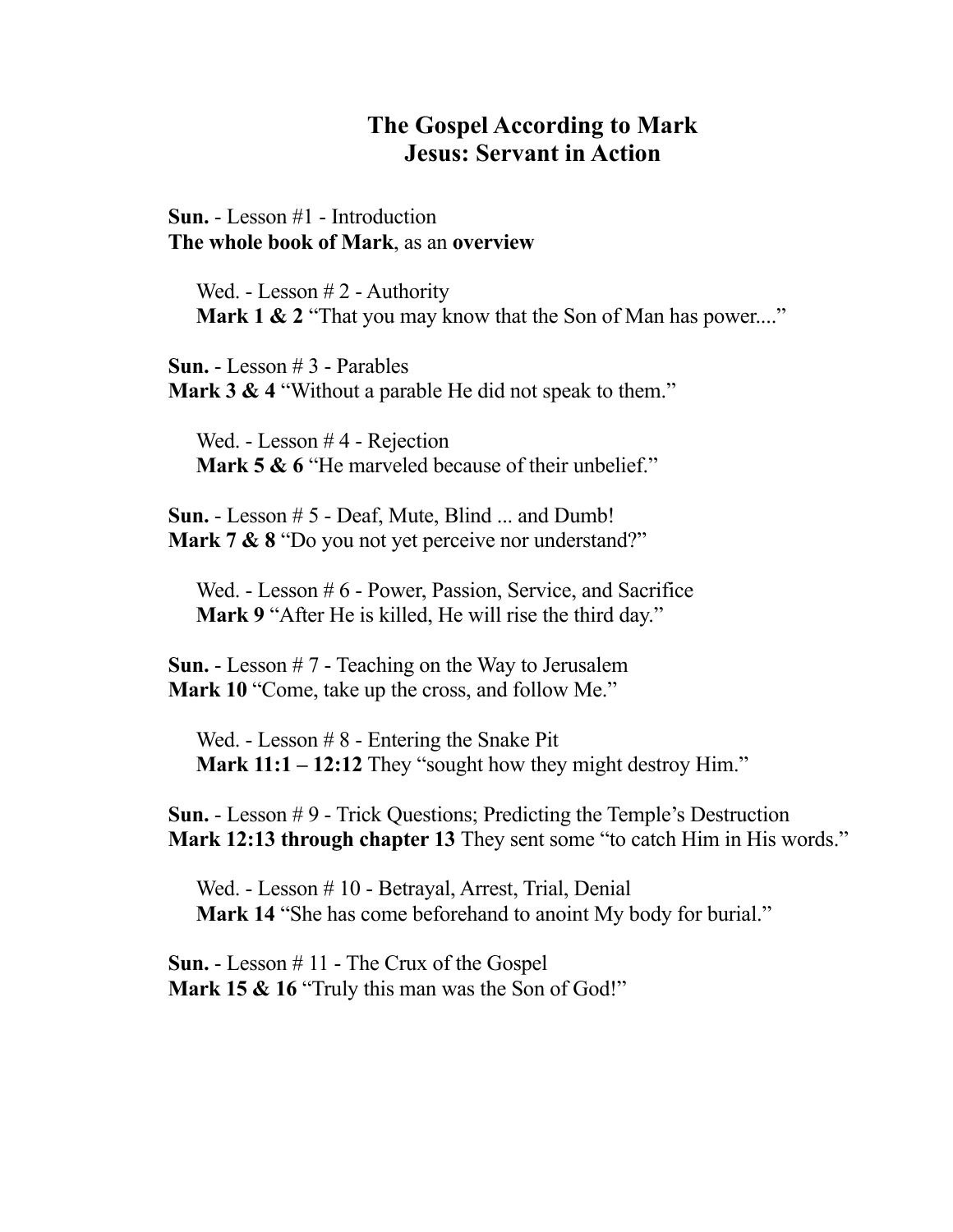# **The Gospel According to Mark Lesson One: Introduction**

### **I. Survey of the Life of Christ**

- A. Jesus wants **followers**. "Come, take up the cross, and follow Me" (Mark 10:21). "Christ also suffered for us, leaving us an example, that you should follow His steps." (1 Peter 2:21; see John 13:15).
- B. In order to **follow** Jesus, we must study and imitate His **steps**. We can benefit both from a **detailed study** of the various accounts and from a quicker overview of His life. Re-visiting familiar material can increase our comprehension. The more we study a specific passage, the more specific our study can be. We can notice details/lessons that we may have overlooked in the past.

### **II. Comparisons and Contrasts Among the Four Gospels**

- A. The very existence of four different accounts of the life of Christ suggests that each one probably contains **unique lessons**. Note the various emphases of each of the gospels:
	- 1. **Matthew** The Royal Jewish Messiah
	- 2. **Luke** The Sympathetic Savior, or, The Gospel of Historical Certainty (1:4)
	- 3. **John** The Incarnate Son (1:14; 20:31)
	- 4. **Mark** The Servant/Worker, or, The Gospel of Action
- B. The gospels also vary in **how they apportion space** to different periods in the life of Christ.
	- 1. Matthew and Luke describe the birth of Christ and surrounding events. John and Mark, on the other hand, say nothing about the **birth** or early **childhood** of Jesus!
	- 2. Only John describes much of the early Judean ministry of Jesus (John 2:13-4:3) and John provides numerous accounts and teachings of Jesus not contained in the other gospels. Mark adds a few **unique details**, but all the events he records are also described in at least one of the other gospels.
	- 3. Mark and John allot relatively more space for events starting with the **final week** of Jesus to the ascension. Mark uses 6 of 16 chapters; John uses 9 of 21. (Note that the chapter divisions were added later and that chapters vary in length, but talking about "chapters" allows a rough estimate of book's lengths.)
- C. The gospels also vary in their **arrangement of material**.
	- 1. While Matthew and Luke are likely to present the accounts grouped roughly by **themes**, Mark and John lay out their accounts in basically a **chronological** order.
	- 2. A brief chronological sketch of the life of Christ:
		- a. Jesus was born c. 5-6 B.C. (Herod the Great died in 4 B.C. Jesus was born prior to Herod's death).<sup>1</sup>
		- b. He began His ministry in A.D. 26 at approximately age 31 (Luke 3:23).<sup>2</sup>

2

<sup>&</sup>lt;sup>1</sup>Alfred Edersheim, The Life and Times of Jesus the Messiah (Grand Rapids: Wm. B. Eerdmans Publishing Company, 1979), pp. 704-5.

Merrill C. Tenney, New Testament Times (Grand Rapids: Wm. B. Eerdmans Publishing Company, 2 1978), pp. 164-5.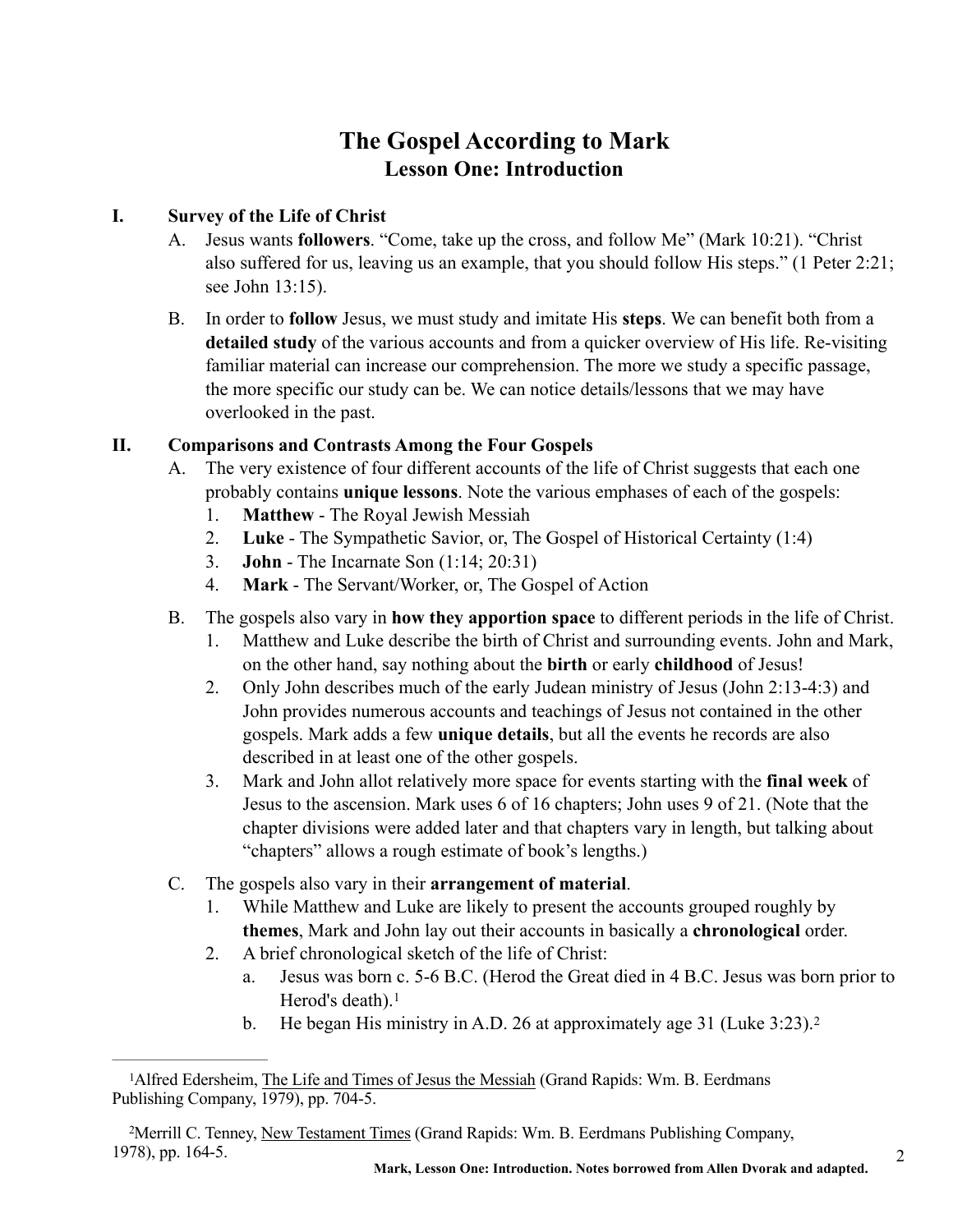- c. His ministry probably lasted about three years (based on John's record of Jesus' attendance of the Passover, a yearly feast; John records at least two and probably three Passovers).3
- d. He died c. A.D. 30 at approximately age 35.

### **III. Author**

- A. We know that **Mark** wrote "Mark" because of early Christians' testimony.
	- 1. External evidence in the form of **patristic opinions** is strong.
		- a. Papias (c. A.D. 115), Irenaeus, Clement of Alexander (c. A.D. 180), Origen (c. A.D. 225) and Jerome all attest to Mark's authorship of the second gospel.4
		- b. These writers also suggest that Peter assisted Mark in the production of his gospel.
	- 2. There is little in the way of internal evidence; the author does not name himself nor give many clues as to his identity. The author may have been an eyewitness of the last hours of Christ, as this is the only gospel to record the young man who fled naked from Gethsemane (Mark 14:51-52).
- B. The New Testament tells us some **about Mark**, a.k.a., **John Mark**.
	- 1. Mark was the son of Mary and a **friend** of the apostles (Acts 12:12).
	- 2. He was the **companion** of Paul and Barnabas on part of the first preaching tour (Acts 13:5, 13). His departure from the trip became the source of dispute and division between Paul and Barnabas, and Mark became Barnabas' preaching companion traveling to Cyprus (Acts 15:36-40).
	- 3. Later, Mark was the **companion** of Paul and Peter (Colossians 4:10; Philemon 24; 2 Timothy 4:11; 1 Peter 5:13).

### **IV. Date**

- A. It can reasonably be argued that Mark wrote his gospel **prior to A.D. 70**, which is when the Romans destroyed Jerusalem (see Mark 13:14).
- B. Many scholars believe that Mark's gospel may have been the **earliest** of the gospels.5
	- 1. The date assigned to Mark will depend one's opinion of the relationship between Peter and the production of the gospel.6
	- 2. If the gospel was written in Rome at about the time of Peter's martyrdom, then it can be dated in the early to mid 60's. Others suggest that the gospel may have been written as early as A.D. 45.7

 $^6$ Guthrie, p. 72.

 $^7$ Gundry, p. 81.

<sup>&</sup>lt;sup>3</sup>Frederic W. Farrar, The Life of Christ (Portland, Oregon: Fountain Publications, 1980), pp. 686-9.

Donald Guthrie, New Testament Introduction (Downers Grove, Illinois: Inter-Varsity Press, 1979), p. 69. 4

<sup>&</sup>lt;sup>5</sup>Robert Gundry, A Survey of the New Testament (Grand Rapids: Zondervan Publishing House, 1979), p. 81.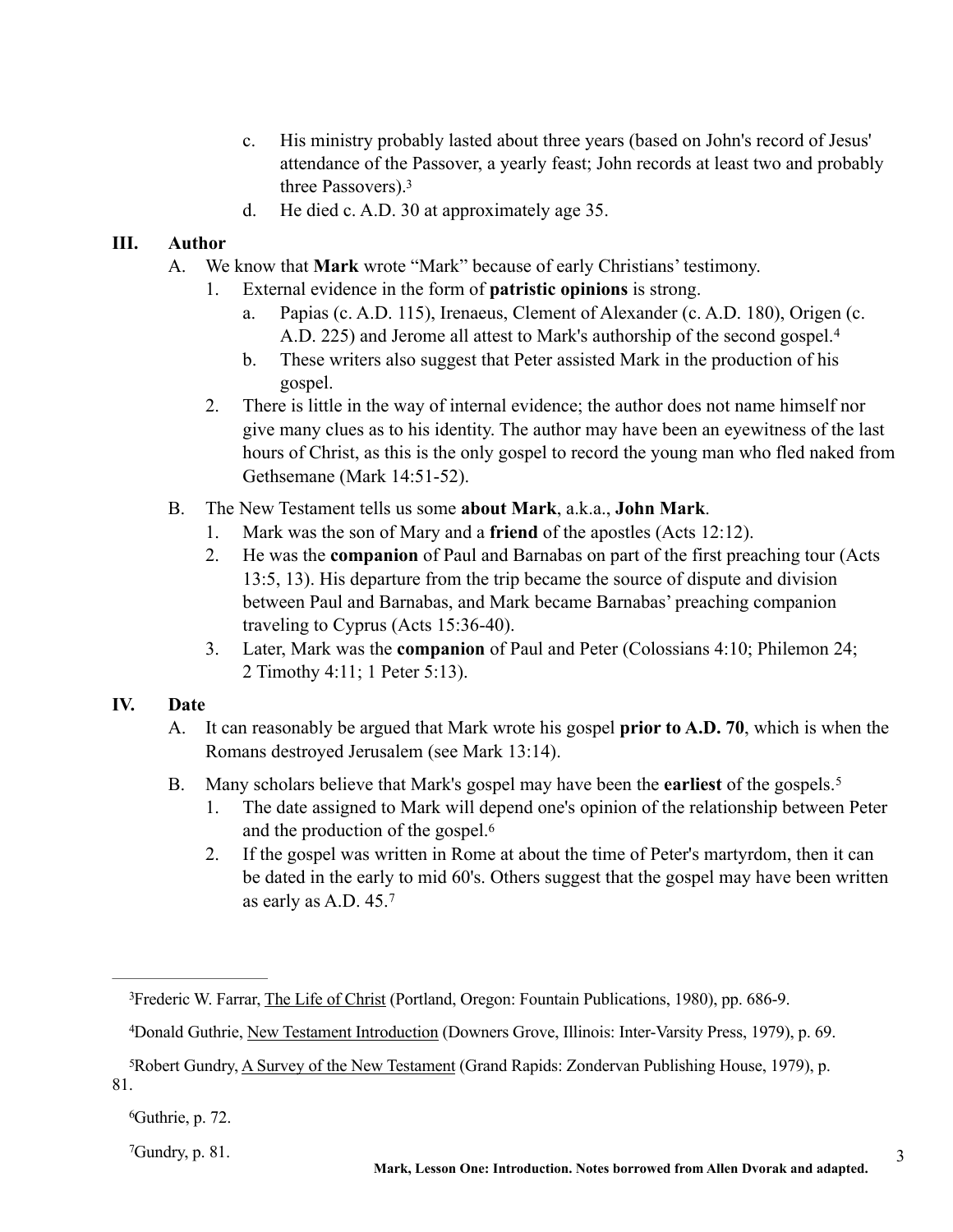### **V. Audience**

- A. Obviously, Mark's intended audience was "**every creature**" (Mark 16:15).
	- 1. Most people are not Jews, and Mark's work is easier for non-Jews ("**Gentiles**") to understand.
	- 2. Mark **explains Jewish customs** (e.g. 7:1-4) suggesting that his audience was not necessarily familiar with Jewish ways.8
- B. Mark may have been thinking in the near-term about a **Roman** audience.
	- 1. Mark uses **Latinisms** (Latin words instead of their Greek equivalents; e.g. 4:21; 12:14; 6:27; 15:39, 44, 45 $)$ <sup>9</sup> and sometimes gives Latin equivalents for Greek terms (e.g. 12:42; 15:16).
	- 2. Mark **translates Aramaic** expressions (see 3:17; 5:41; 7:34; 14:36; 15:34).

### **VI. Overview**

 A. Mark's **purpose** was to tell the good news, "the gospel of Jesus Christ" (1:1). **Chapters 1-9**, Jesus' **Galilean ministry**.

**Chapter 10,** down the eastern side of the Jordan and across through Jericho, **heading for Jerusalem**.

**Chapters 11-13**, the **last week** in Jerusalem.

**Chapter 14**, **the night before** His crucifixion.

**Chapter 15,** His **death** and **burial**.

**Chapter 16,** the **resurrection**, **appearances**, further **teachings**, and **ascension**.

- B. Mark presents Jesus as **a man of action**.
	- 1. There is more **emphasis on** the **works** of Jesus than on His words.
		- a. Mark gives minimal "back story." The "**genealogy**" of Jesus is one phrase, "the Son of God." There is no birth narrative and no mention of Jesus' childhood.
		- b. Mark records 18 of the 35 **miracles** of Jesus, more so than any of the other gospels, though his account is the briefest.
	- 2. Even Mark's **language** is concise and active.
		- a. The word "eutheos" (transliteration of the Greek word often translated "straightway" or "**immediately**") appears some 40 times, more than in the rest of the New Testament.
		- b. Extensive use of the present and imperfect **tenses** emphasizes action in progress.10
		- c. Tenney calls Mark the "**gospel of vividness**" because of the emphasis on action and descriptive details.11
- C. Mark presents Jesus as a **true servant**, in keeping with Jesus' statement in Mark 10:45, "The Son of Man did not come to be served, but to serve, and to give His life a ransom for many."

 $10$ Tenney, Survey, pp. 161, 164.

 $11$ Tenney, Survey, p. 164-5.

 $^8$ Gundry, p. 81.

<sup>&</sup>lt;sup>9</sup>Merrill C. Tenney, New Testament Survey (Grand Rapids: Wm. B. Eerdmans Publishing Company, 1978), p. 157.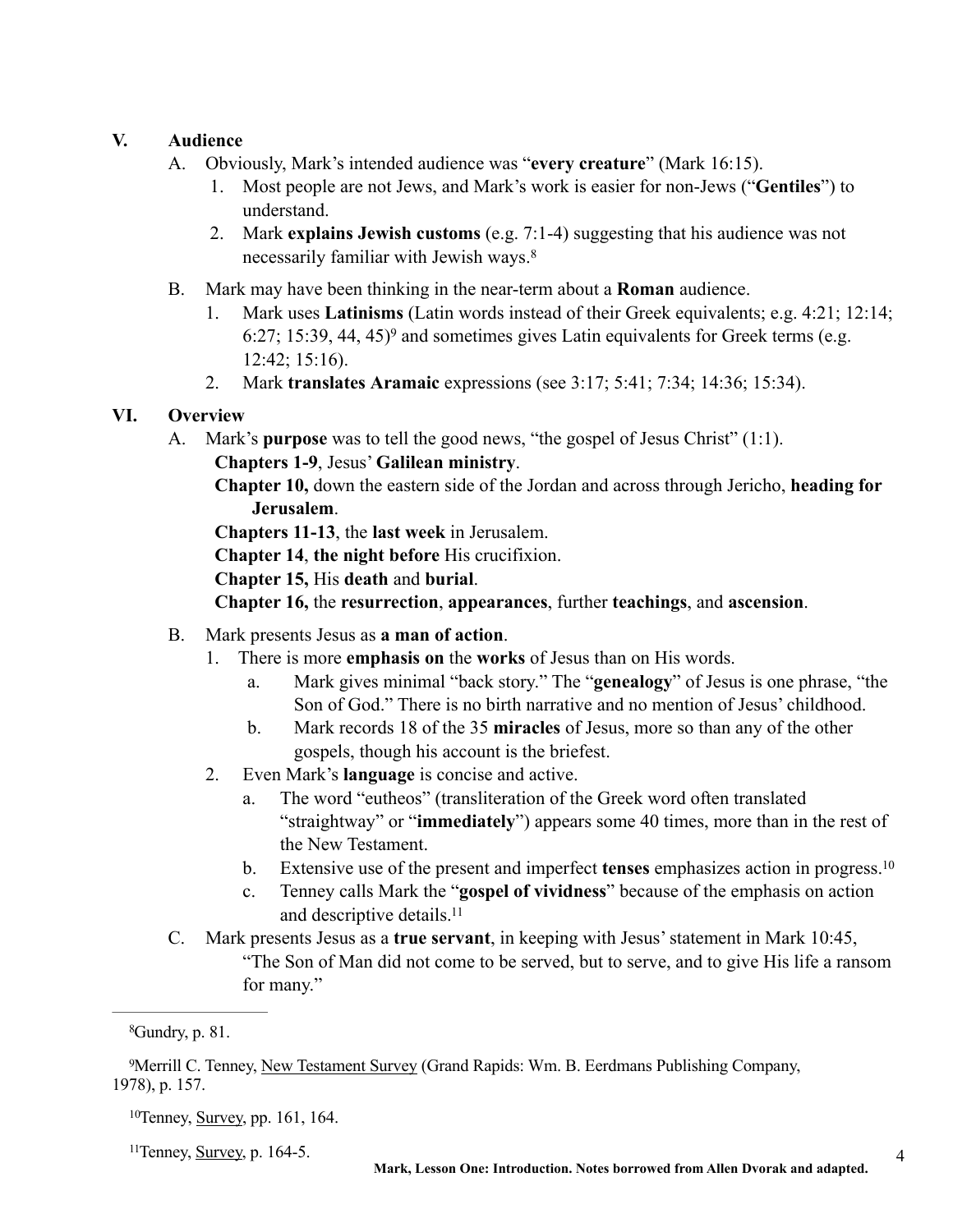### **Assignment for class, for Sunday, August 3:**

1. **Read** the gospel according to Mark. It should take less time than watching your favorite movie. Be on the look-out for various **themes**, which might include...

•Jesus, a man of action

•Crowds and multitudes thronging/smothering Jesus

•Times Jesus doesn't want certain ones to tell who He is... and times He does!

•The witness given to Jesus' identity by various and unexpected sources

•The determined way in which Jesus goes to Jerusalem to die

2. **Write** down some favorite quotables to share in class.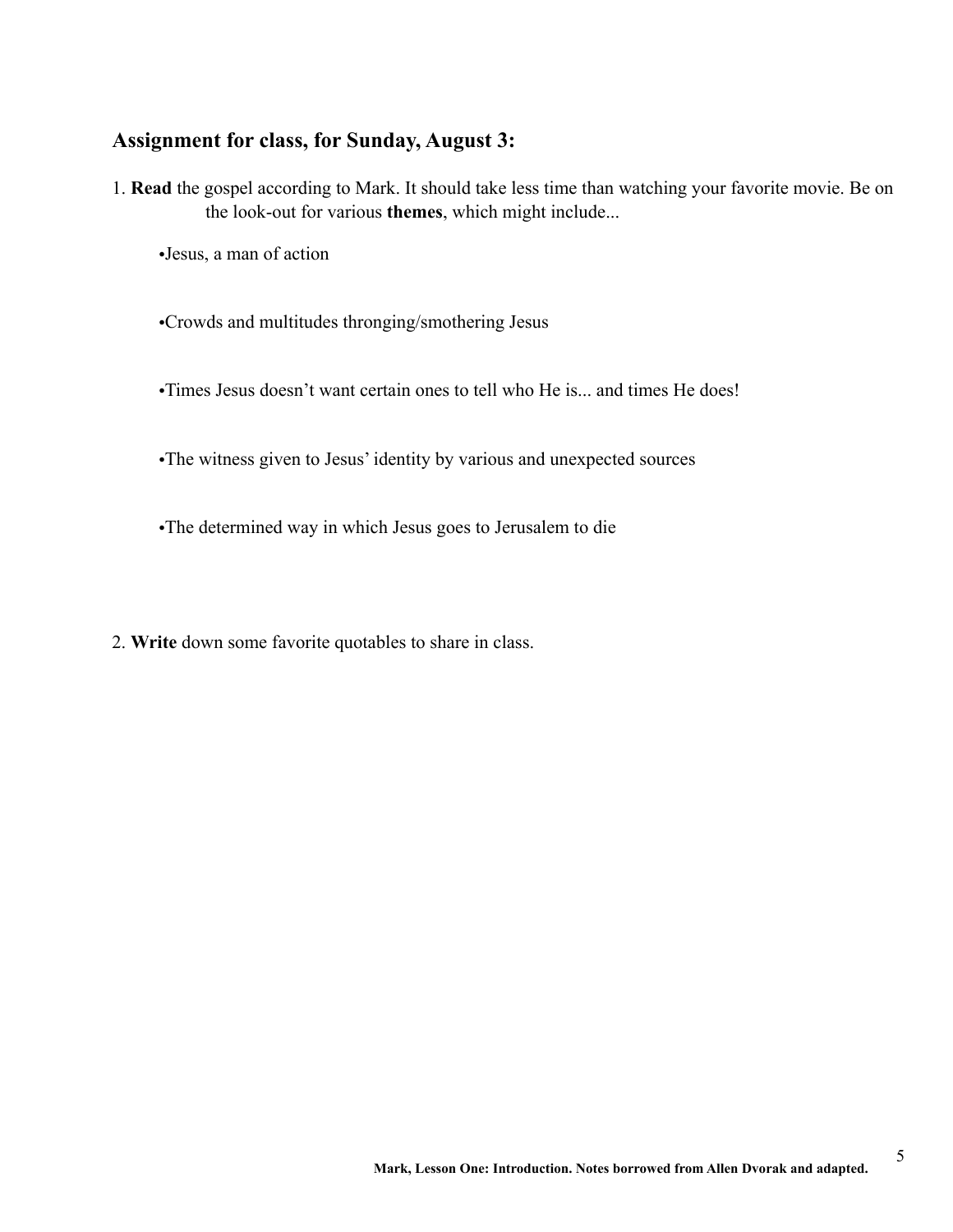# **Mark, Lesson Two: Authority**  *Text:* **Mark 1 & 2**

#### **Quick Notes**

"That you may know that the Son of Man has power...." Notice in these chapters the **power** of Jesus demonstrated in His miracles and in His teaching. Notice the contrast in the **reaction** of the common people and the reaction of the Jewish leaders. Watch Jesus' **fame** and **popularity** grow!

### **Questions**

Tell a couple of events that happened in the wilderness before Jesus started preaching.

Find a couple of other passages that use the phrase found in Mark 1:4, "for the remission of sins" (NKJV) or "for the forgiveness of sins" (ESV).

What was Jesus' central message?

From Zechariah 12:10 - 13:2, we learn that unclean spirits would someday depart from the land. What clues do we have from the text about the timing of their departure?

What can we learn about the character of Jesus from the healing of the leper?

*Multiple Choice. (More than one may be correct.):* The scribes and Pharisees criticized Jesus because:

- a. He pronounced the paralytic forgiven
- b. He ate and drank with "sinners"
- c. He didn't fast like John did

Comparing 1:25 and 1:34, what two things did Jesus do to the unclean spirits?

What happened as a result of the leper not following Jesus' command in 1:43-44a?

Which is easier, to say to a paralytic, "Your sins are forgiven you," or to say, "Arise, take up your bed and walk?"

What can we learn about the character of Jesus from the calling of Levi?

What did the Pharisees say had happened that was "not lawful"?

What did Jesus say had happened that was "not lawful"?

What's Jesus' point? Were Jesus' disciples allowed to break the Sabbath because David was allowed to eat the priests' food?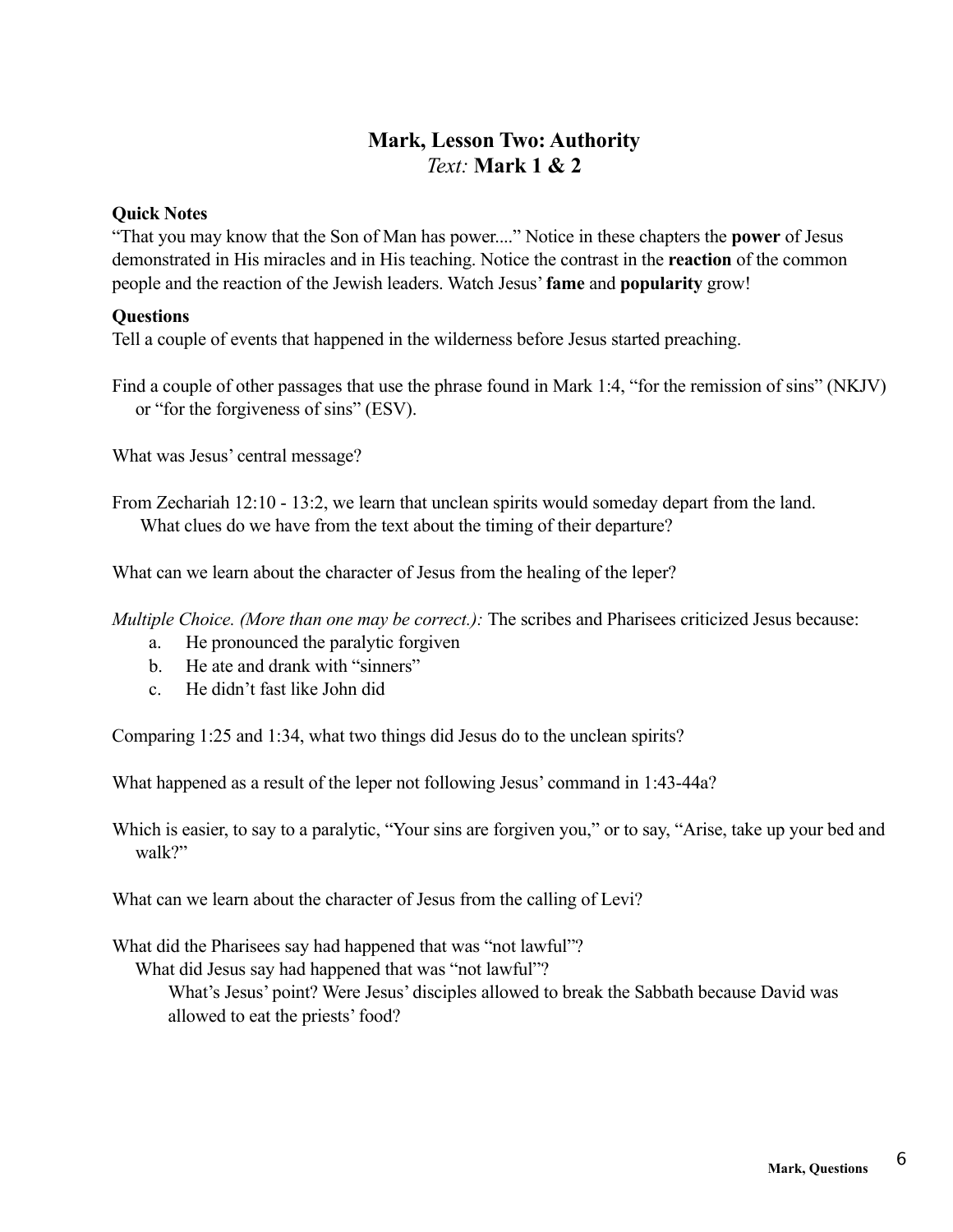# **Mark, Lesson Three: Parables** *Text:* **Mark 3 & 4**

#### **Quick Notes**

"Without a parable He did not speak to them." A **parable** puts a heavenly teaching **alongside** an earthly story. These two chapters of teaching are bracketed by the performance of **two more miracles**. As Jesus' **fame** continues to grow, so, too, does the **opposition** of the Jewish leaders. There's a big difference between the multitude of listeners and the relatively few actual *followers.* Jesus selects

twelve of his disciples and appoints them to a special work, granting them **special power**.

#### **Questions**

- T F Although Jesus broke the Sabbath (3:1-5), it was excused because He was doing good.
- T F In a parable, every detail has some spiritual or symbolic significance.
- T F The seed (the word of God) doesn't always produce the same amount of fruit.
- T F The large size of the mustard seed symbolizes the power of the gospel to change people.
- T F The miraculous calming of the sea shows us that Jesus is Lord over the realm of nature.
- 3:1-6. In what two ways did the Pharisees illustrate their hardness of heart?
- List the apostles 3:16-19. Compare this list with the lists in Luke 6:14-16 and Matthew 10:2-4. What do you see as you compare the lists?

Jesus had been accused of blasphemy in chapter 2. Describe how the tables turn in chapter 3.

In the parable of the soils, what is represented by ...

- a. the birds?
- b. the sun?
- c. the stones?
- d. the thorns?

What is a major point in the parable in 4:26-29?

4:35-41. Describe two kinds of fear the disciples demonstrated in the boat.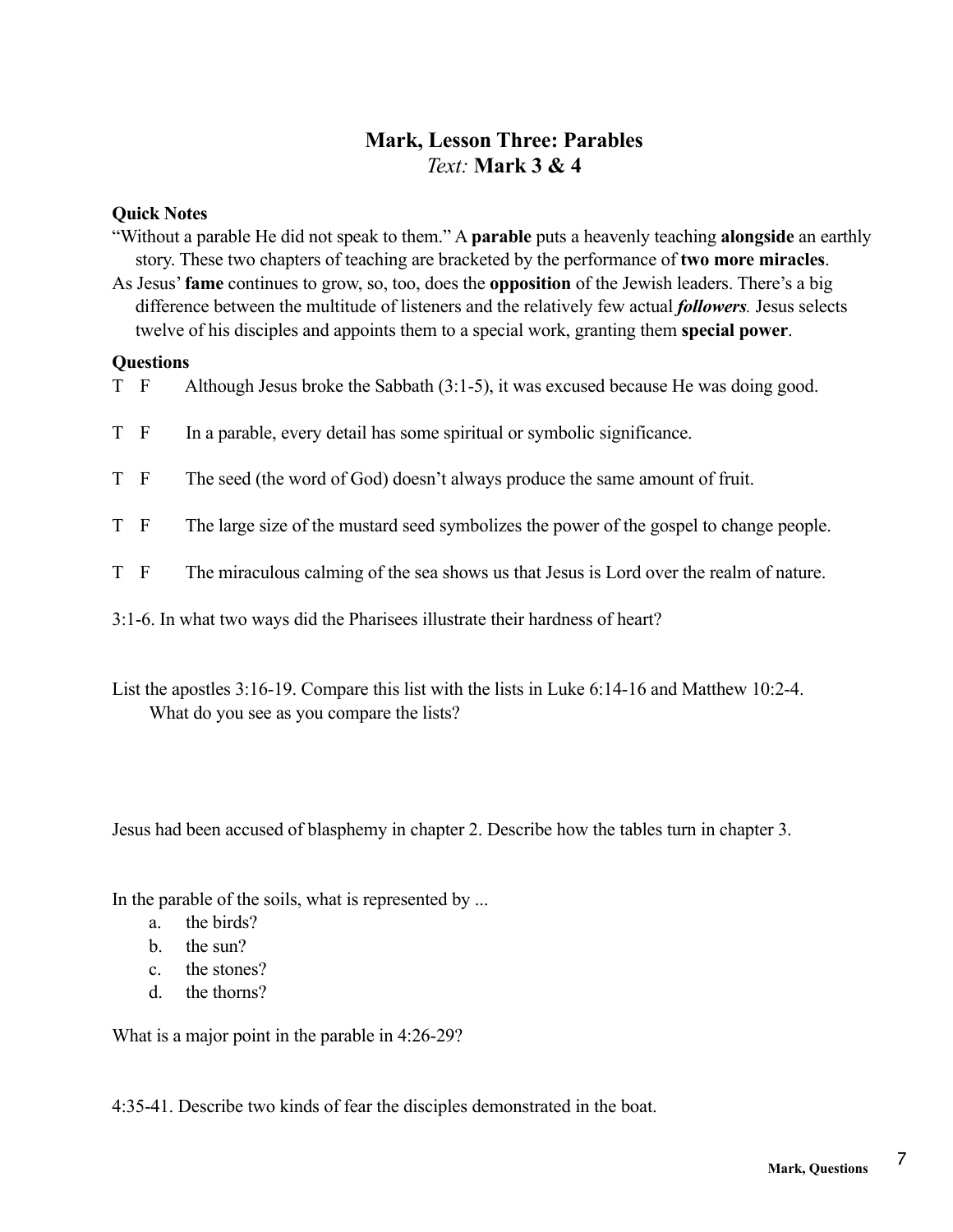# **Mark, Lesson Four: Rejection** *Text:* **Mark 5 & 6**

#### **Quick Notes**

"He marveled because of their **unbelief**." Jesus elicited a wide variety of emotions and reactions: Worship, fear, puzzlement, scorn and amazement. In these chapters, Jesus is **rejected** in **two locations**. Rejection is a common response to a prophet - just ask **John** the baptizer! The last half of chapter 6 tells two of Jesus' better known miracles, and of a region where this rejected prophet was thronged!

#### **Questions**

What instructions does Jesus give to the former demoniac?

Why is that different from the instructions to the leper (1:43-44a) and Jairus (5:43)?

Name two things on the part of the woman with the flow of blood that explain how she was healed. a. b.

Why were the disciples surprised that Jesus asked who had touched Him after the woman was healed?

What reception did Jesus receive at the house of Jairus by those who were already there?

How was Jesus received in His home town, and why is this surprising?

When Jesus sent the apostles to preach in the villages, what preparations were they to make?

How were they instructed to respond in case of rejection?

What was the reaction of Herod to the reports about Jesus?

T F Herod really wanted to kill John because John had spoken against his marriage to Herodias. Tell at least one thing we learn about marriage from John's teaching.

What evidence is there from the text to support the idea that Jesus fed the 5,000 *miraculously*?

Imagine that you are a personal advisor to Herod. Herodias' daughter has come to Herod and made her request. Herod comes to you and asks what he should do. What advice would you give him?

Compare 6:45-52 with the other gospel accounts. List **four miracles** that took place that night. a. b. c. d. Why did the disciples marvel?

What in these two chapters made *Jesus* marvel?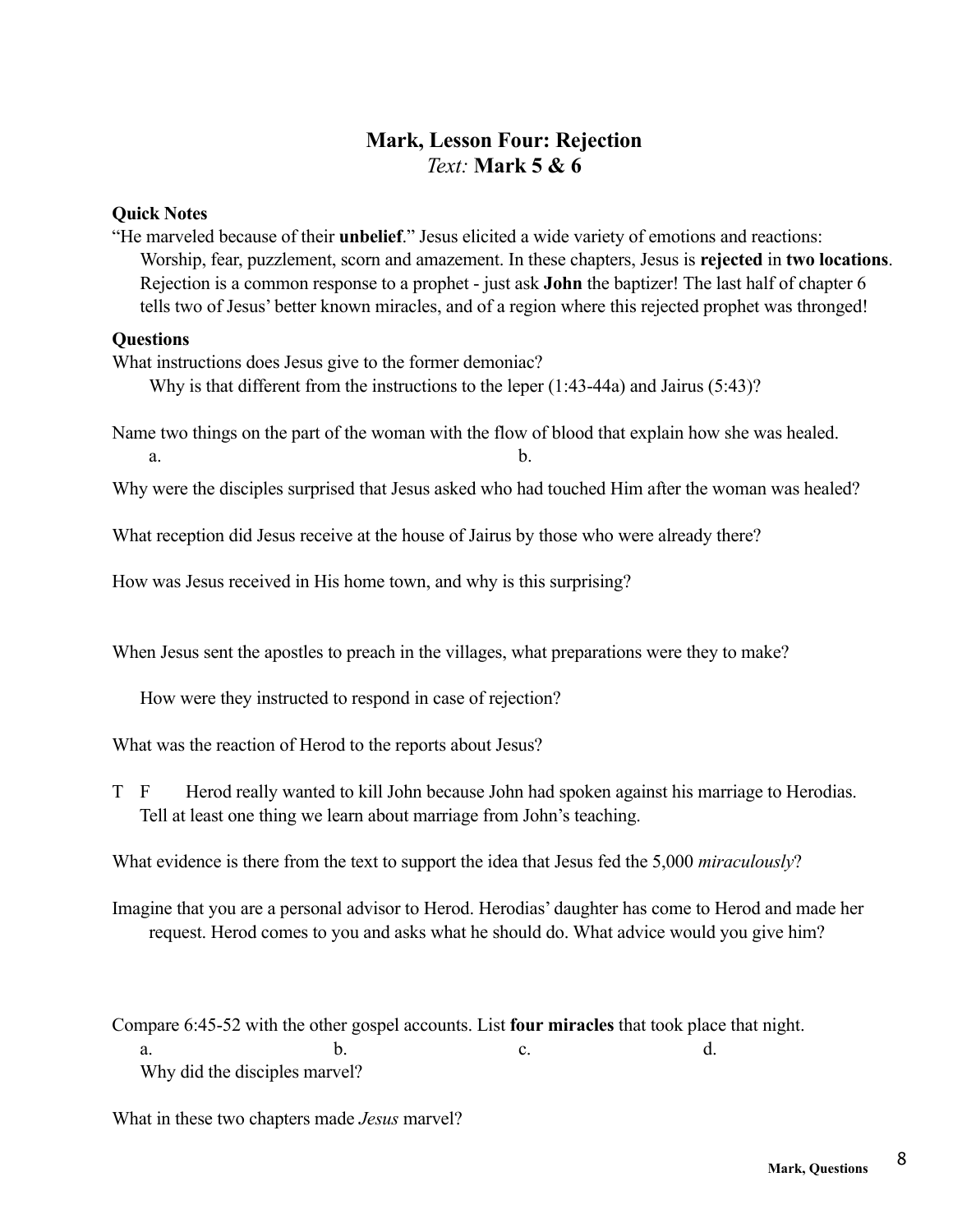# **Mark, Lesson Five: Deaf, Mute, Blind ... and Dumb!** *Text:* **Mark 7 & 8**

### **Quick Notes**

"Do you not yet perceive nor understand?" So many miracles. So much **proof** of power and divinity. Jesus had marveled that His disciples **failed to grasp** the significance of the first multitude feeding. He repeats the miracle, but they still don't get it, and the Jewish leaders still request a sign!

Jesus issues His first of three specific **predictions** about His death and calls people to **take up the cross and follow** Him.

#### **Questions**

Who fulfilled Isaiah's prophecy?

Find two other New Testament passages (after the resurrection) which teach that Christians may eat anything (except blood) without distinguishing between ceremonially "clean" and "unclean" foods.

Give Bible examples of "vain worship."

Translate from the Hebrew, "corban."

How did the invented notion of "Corban" allow the Jews to have their cake and eat it, too? (Hint: It's about the use of their money.)

How does Jesus' teaching about Corban help answer the Pharisees' complaint about Jesus' disciples?

Describe the attitude and the intelligence of the Syro-Phoenician's answer in 7:28.

Why were the 4,000 hungry? Why did Jesus feed them?

What *should* the disciples have understood from the feedings?

Comment on the relation between verse 31 and verse 34.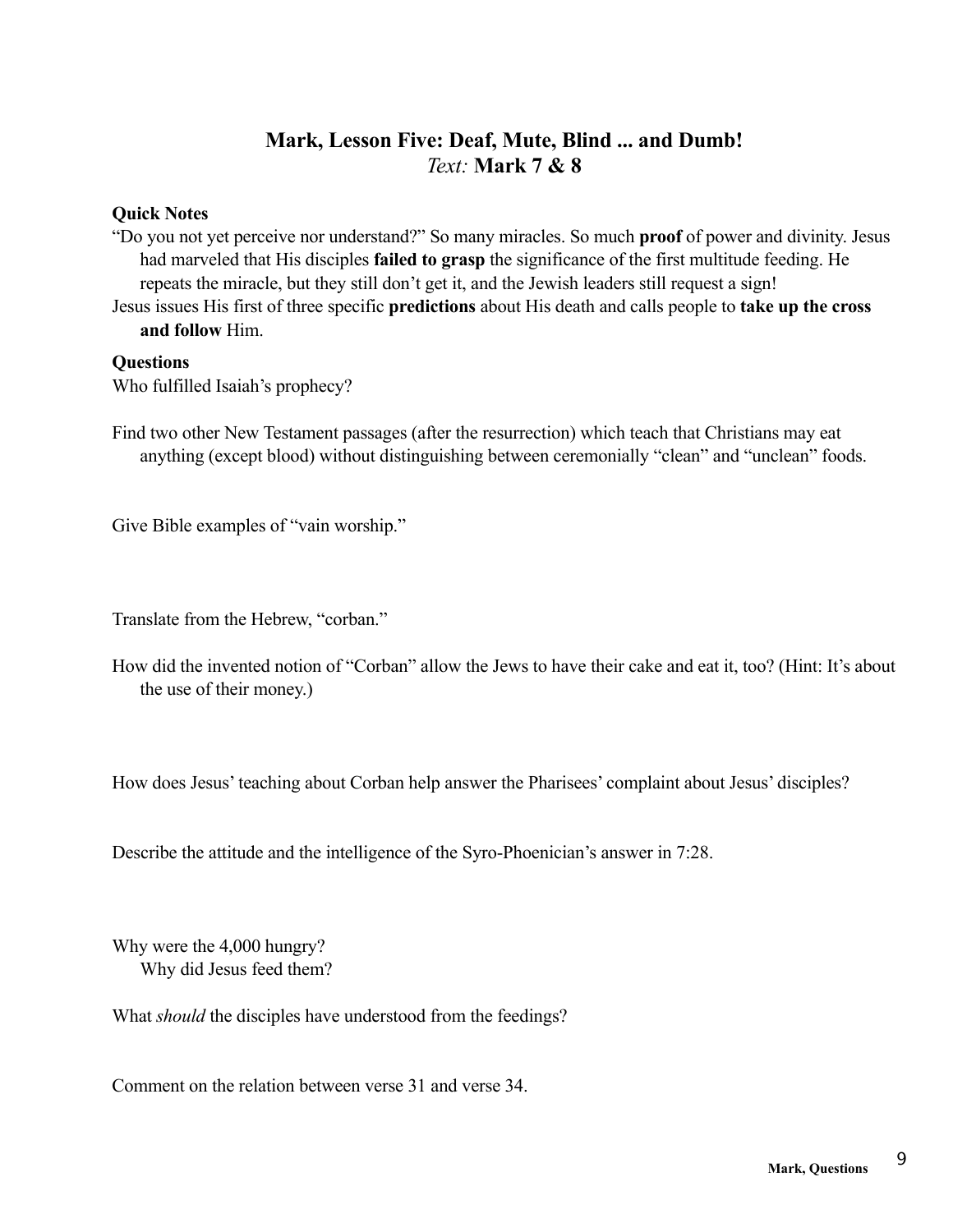# **Mark, Lesson Six: Power, Passion, Service, and Sacrifice**  *Text:* **Mark 9**

#### **Quick Notes**

"After He is killed, He will rise the third day." As in chapter 8, the **identity** of Jesus is specified and proven. Then Jesus **again predicts His death**. Then He again teaches about the **character** of His **followers**, with two exchanges dealing with **competiveness** and one about **self**-**control**.

### **Questions**

What did Jesus say about the timing of the coming of the kingdom of God?

The purpose of the transfiguration was:

- a. to show that Jesus superseded both Moses and Elijah in authority
- b. to honor Moses and Elijah, two men held in high esteem by the Jews
- c. to show that Jesus had authority even as Moses did and worked miracles even as Elijah did

Based on the transfiguration, what was going to happen to the Law and the Prophets?

T F Jesus instructed Peter, James and John to immediately begin telling people about the truth that they learned on the mount of transfiguration.

Why did the scribes say that Elijah would come back and precede the coming of the Messiah?

In what sense had Elijah already come?

Opinion: Do you think it's reasonable to imagine that the disciples had tried praying when they cast out demons? Why (not)?

Do you understand what Jesus was teaching His disciples in verse 31? In your opinion, why did the disciples not understand?

Why did Jesus set a little child in the midst of them?

- T F The disciples prohibited a man who was casting out demons in the name of Jesus from doing so.
- Can a part of your body cause you to sin?

Is Jesus recommending amputation?

How would you summarize the teaching of Jesus in verses 43-48?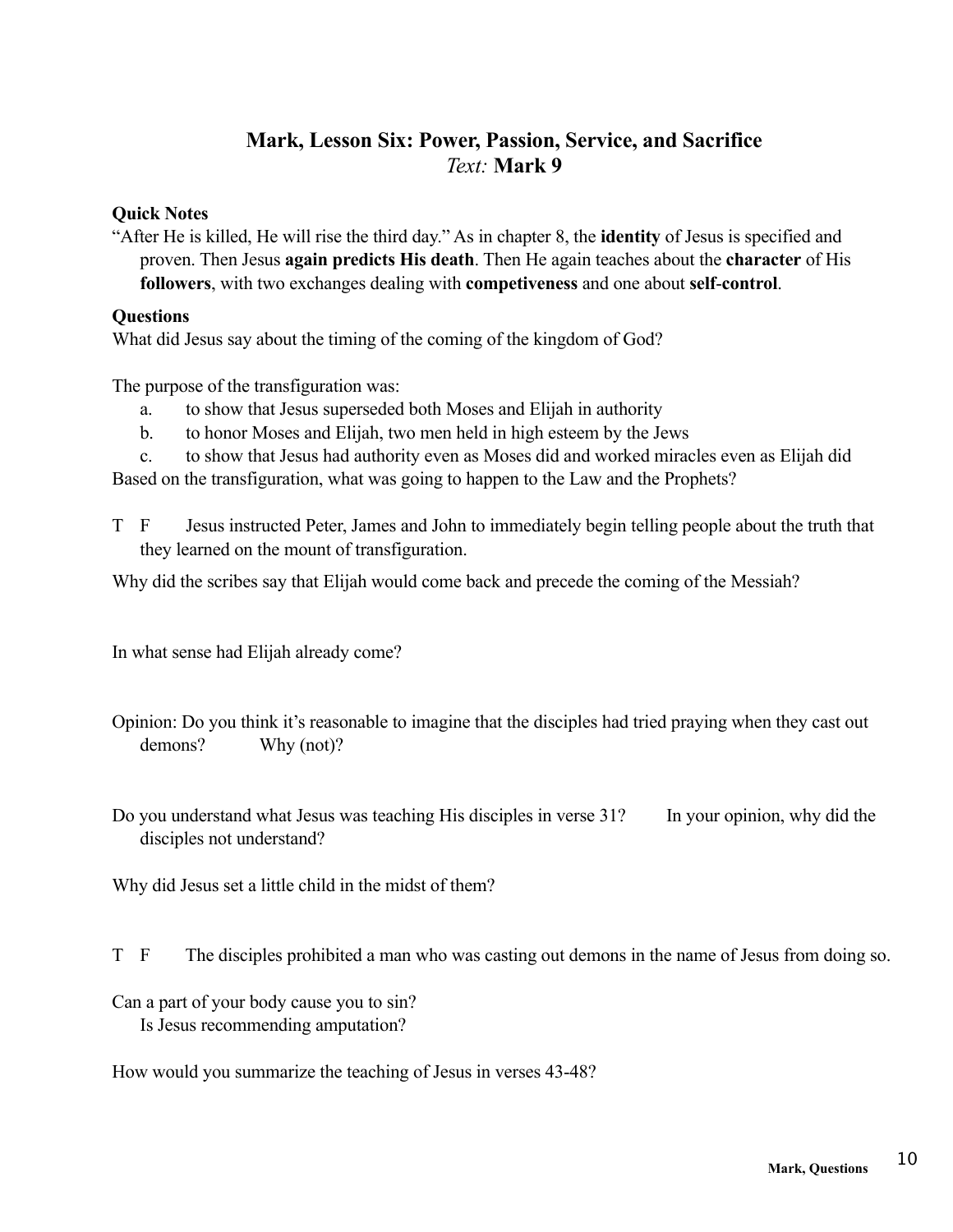# **Mark, Lesson Seven: Teaching on the Way to Jerusalem** *Text:* **Mark 10**

#### **Quick Notes**

"Come, take up the cross, and follow Me." **Jesus leads** the way from Galilee to Perea and through Jericho while His **disciples** follow in **amazement** and **fear**. Jesus continues working the themes of **humility** and **service** while the apostles continue failing to emulate these basic qualities of their Master.

#### **Questions**

How did Jesus answer the question of the Pharisees about divorce?

- How can a man commit adultery with a woman to whom he is married? (Hint: See Romans 7:1-3 for a definition of adultery)
- What problem do we see in the disciples' attitude in verse 13? What verse from chapter 9 had they failed to practice? How is Jesus' teaching in 10:15 different from what He said in 9:37?

What problem did the rich man have?

Find an important word in Mark 10:29-30 which is NOT in Matthew 19:29. (Hint: It must be considered when counting the cost of discipleship!)

- T F A man who divorces his wife does not sin as long as he does not remarry.
- T F Jesus said that the path to greatness in the kingdom lies in service to others.
- T F Jesus referred to the humility of children to show the attitude of those who would enter the kingdom of heaven.
- T F The other apostles were angry with James and John because of the request they had made.

*Match the person who received healing from Jesus with how they behaved afterwards:*

| Peter's mother-in-law     | Followed           |
|---------------------------|--------------------|
| <b>Bartimaeus</b>         | Told the good news |
| The demoniac of Decapolis | Served             |

Which of the following statements is *true*?

- a. Jesus reminded the Pharisees that Moses had permitted a man to write a certificate of divorce and dismiss his wife.
- b. It is easier for a rich man to go through the eye of a needle than to enter into the kingdom of God.
- c. Jesus predicted that He would be arrested by the Gentiles and put to death, but be resurrected on the third day.
- d. James and John would indeed drink the same cup as Jesus.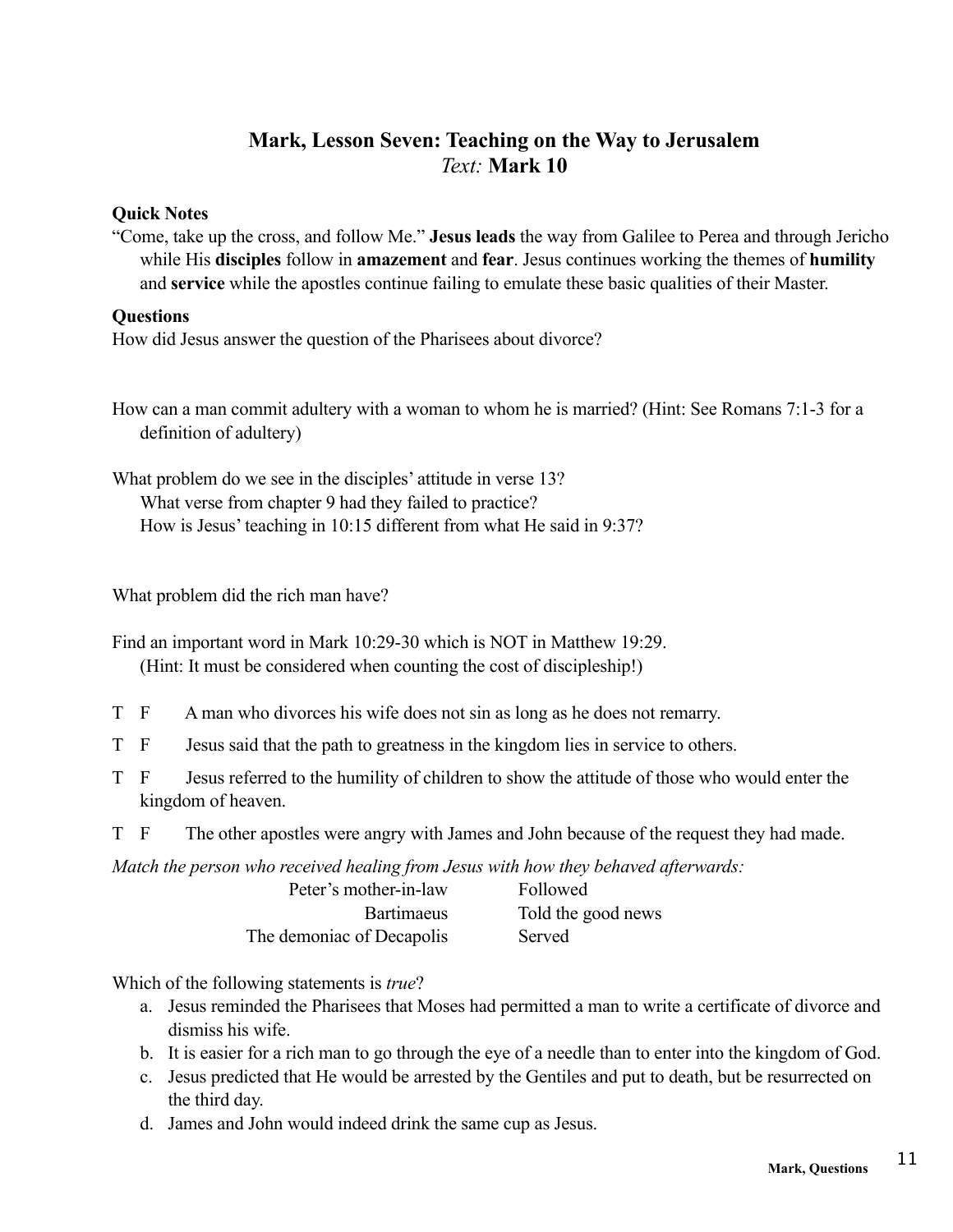# **Mark, Lesson Eight: Entering the Snake Pit** *Text:* **Mark 11:1 – 12:12**

### **Quick Notes**

They "sought how they might destroy Him." Having predicted the **sufferings** of the "passion week" three times, Jesus now enters Jerusalem where all things will be fulfilled within a matter of **days**. He performs a **miracle**, takes decisive **action**, and teaches a pointed **parable which all make the same point** about the bunch of "snakes" (cp. Matthew 23:33) with whom He was getting involved.

#### **Questions**

- T F Jesus refused to answer the Pharisees' question about His authority.
- T F In the parable of the vineyard, the owner of the vineyard represents God.
- T F During His last week, Jesus spent His nights outside of Jerusalem.
- T F The consequence of being unforgiving toward others is that we will find ourselves unforgiven by God.
- T F The scribes and chief priests were afraid of Jesus because He did miracles.
- T F The parable of the vineyard was not only descriptive; it was also prophetic.

What was the significance of the manner of Jesus' entrance into Jerusalem?

Why did Jesus curse the fig tree?

What lesson did Jesus teach when they passed the fig tree the next day?

What bigger lesson is being illustrated by the tree?

Why did Jesus "cleanse" the temple of merchants and money-changers?

Explain why Jesus asked the scribes, chief priests and elders about the baptism of John.

The reaction of the scribes and chief priests to Jesus' actions and teaching was:

- a. they were curious
- b. they were receptive to what He had to say
- c. they were afraid
- d. they ignored Him

What emotion/s is/are attributed to the chief priests and scribes (and elders)?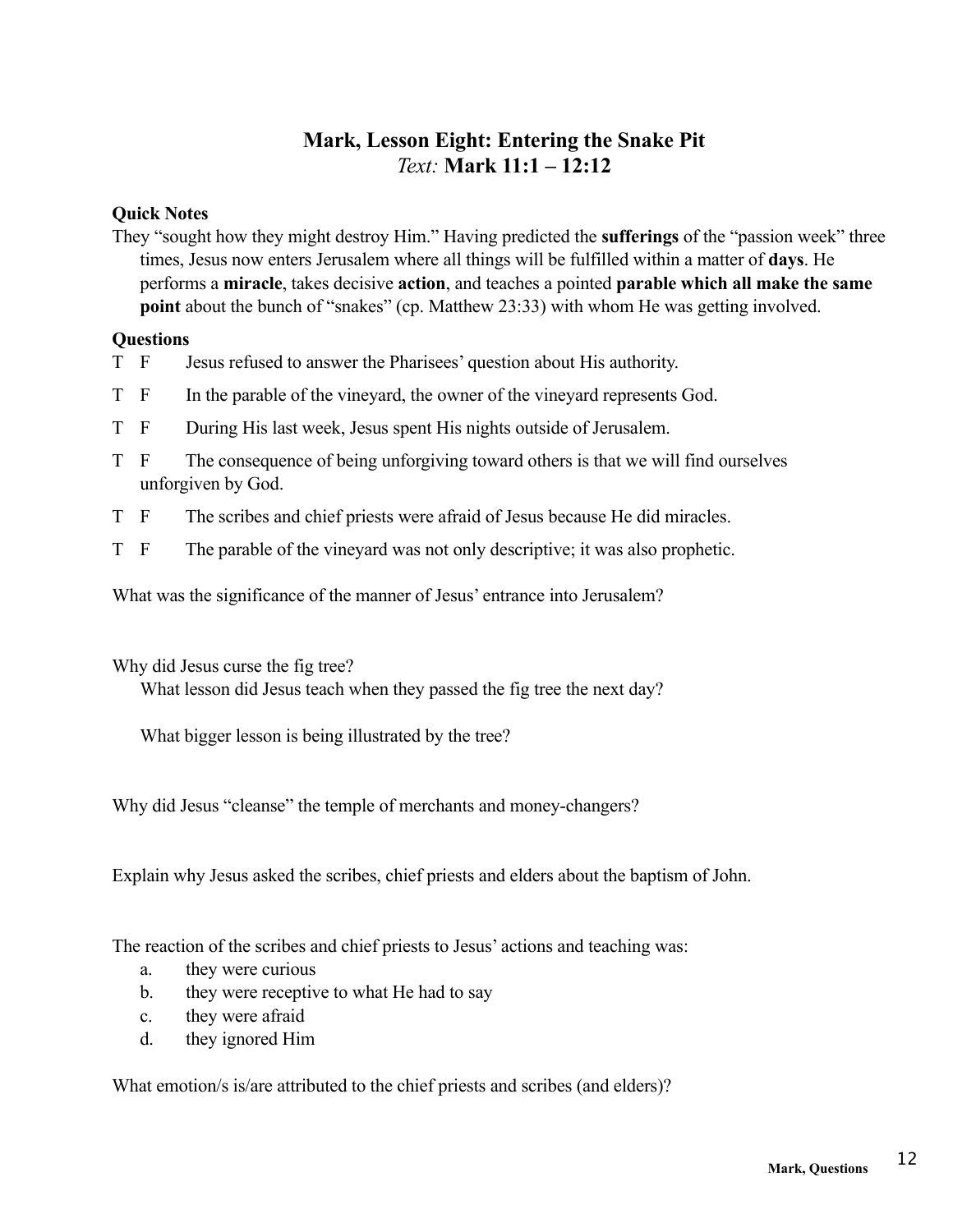# **Mark, Lesson Nine: Trick Questions; Predicting the Temple's Destruction** *Text:* **Mark 12:13 – Chapter 13**

### **Quick Notes**

They sent some "to catch Him in His words." The **Pharisees** (and unlikely partners, the **Herodians**), the **Sadducees**, and then one of the **scribes** take turns asking Jesus "stumper" questions. Jesus discerns their **various motives** and answers accordingly. Then Jesus asks *them* a "**stumper**."

In chapter 13, the context is set by the disciples' comments and Jesus' prediction in verses 1 and 2 about "**stones**," and "**buildings**." The disciples ask for a "**sign**," and Jesus gives more than one!

#### **Questions**

T F The motive for the tax question was to determine if Jews should pay taxes to the Romans or not. What principle did Jesus use to answer the tax question?

T F Jesus told the Sadducees that they knew neither the Scriptures nor the power of God.

What is ironic about the Sadduccees's question?

Based on Jesus' teaching in 12:29, which of "The 10 Commandments" is most important? So, what do we learn about the relationship of the 10 commandments to the rest of the Law of Moses?

T F The main point of Jesus' question in 12:35-37 was to affirm that David spoke by the Holy Spirit. Why was the widow's gift commended so highly by Jesus?

T F When it came time to flee from Jerusalem, the disciples should not delay at all.

What is Jesus' startling prediction in 13:2?

Describe the times of sorrow that Jesus predicts.

Find clues in 13:14-23 that make no sense if applied to the end of the world.

Identify the *true* statements regarding the coming of the Son of Man: Jesus said,

- a. It would happen before that present generation passed away.
- b. Wars and rumors of wars would precede the coming of the Son of Man.
- c. The disciples were warned to flee Jerusalem when they saw the "abomination of desolation."
- d. The sun and moon would be darkened after a terrible tribulation.

Find *(Choose ONE answer.)* The destruction of Jerusalem is the theme of...

a. 13:1-23 b. 13:14-23 c. 13:1-30 d. All of chapter 13

To what does "that" refer in 13:32? (In other words, "the day and hour" of *what?*) Support your answer.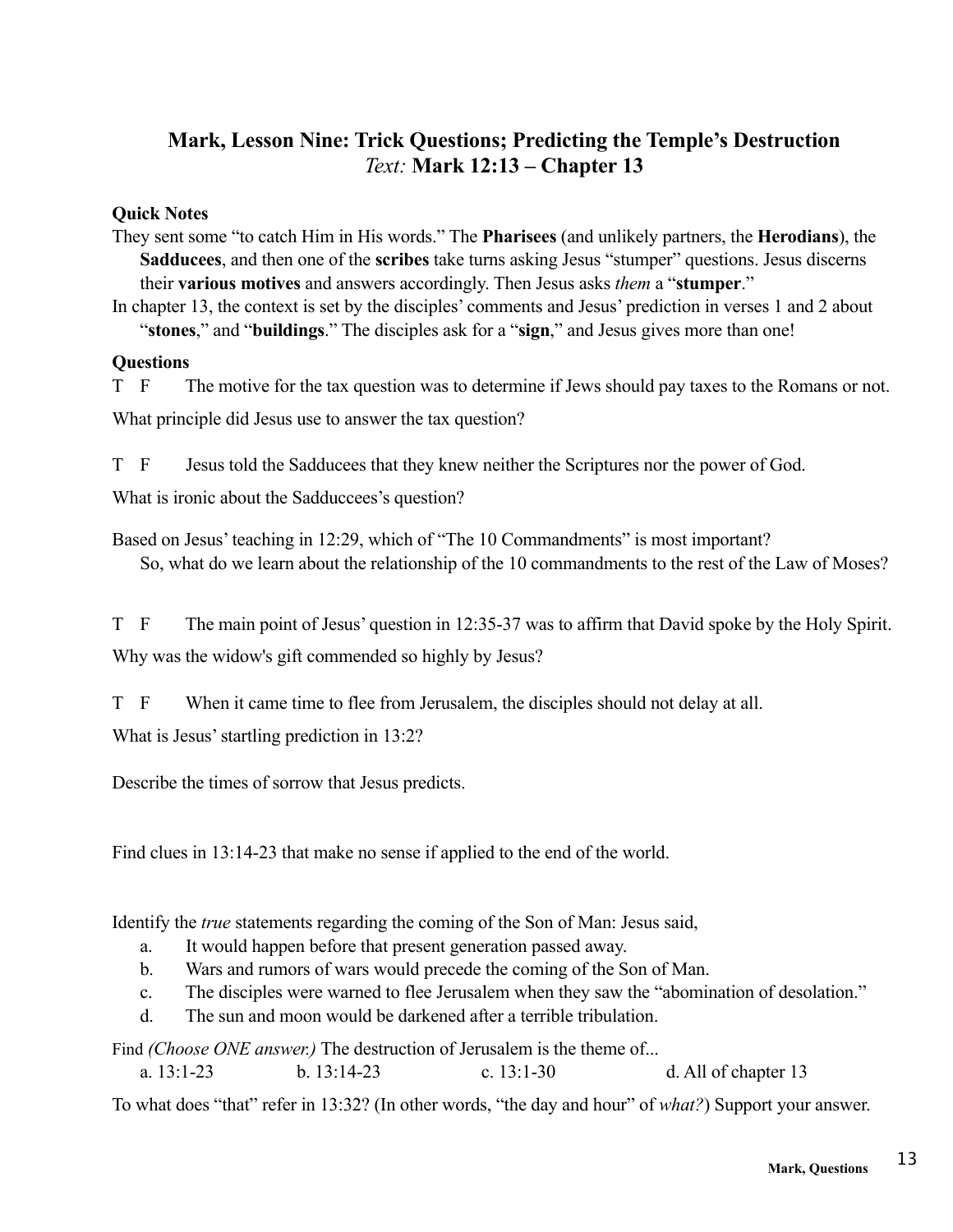# **Mark, Lesson Ten: Betrayal, Arrest, Trial, Denial** *Text:* **Mark 14**

#### **Quick Notes**

"She has come beforehand to anoint My body for burial." The **plots** of Jesus' enemies have been brewing since the beginning of His public ministry. Jesus is as good as dead in chapter 14, and **emotions** run high. Against the backdrop of Jesus' **sorrow**, at least one who was **indignant** (see Matt. 26:8 and John 12:4) becomes **glad** at helping the events unfold. Another, who vehemently promises to be loyal, falls asleep and later falls apart and then weeps. The **sheep are scattered**, and the Shepherd is left alone.

#### **Questions**

T F Some of the disciples were upset about the expensive oil being "wasted" by anointing Jesus.

Why did the chief priests and scribes need someone to betray Jesus?

How did Judas "betray" Jesus?

T F Peter claimed that he would be stronger than the rest of the disciples.

T F Mark records that Jesus prayed the same thing(s) twice while at Gethsemane.

Why was Jesus arrested at the very time that the chief priests and scribes did not want to arrest Him?

Why did Jesus address His question of verse 37 to Peter?

*Choose the* true *answers:* At the arrest of Jesus…

- a. Judas kissed Jesus and called Him "Rabbi."
- b. All the disciples ran away.
- c. One of the disciples cut off an ear of the high priest's servant.
- d. Jesus asked why the Jews had not arrested Him during the Passover Supper.

What difficulties did the chief priests and council have when they attempted to condemn Jesus?

Which question of the High Priest does Jesus answer?

For what sin did the high priest and the council condemn Jesus?

a. false teaching b. blasphemy c. threats against the temple d. false/failed prophecy Whose statements prompt Peter's first two denials.

How are Judas' betrayal and Peter's denial similar? How are they different?

Contrast the men's responses upon recognizing their sins.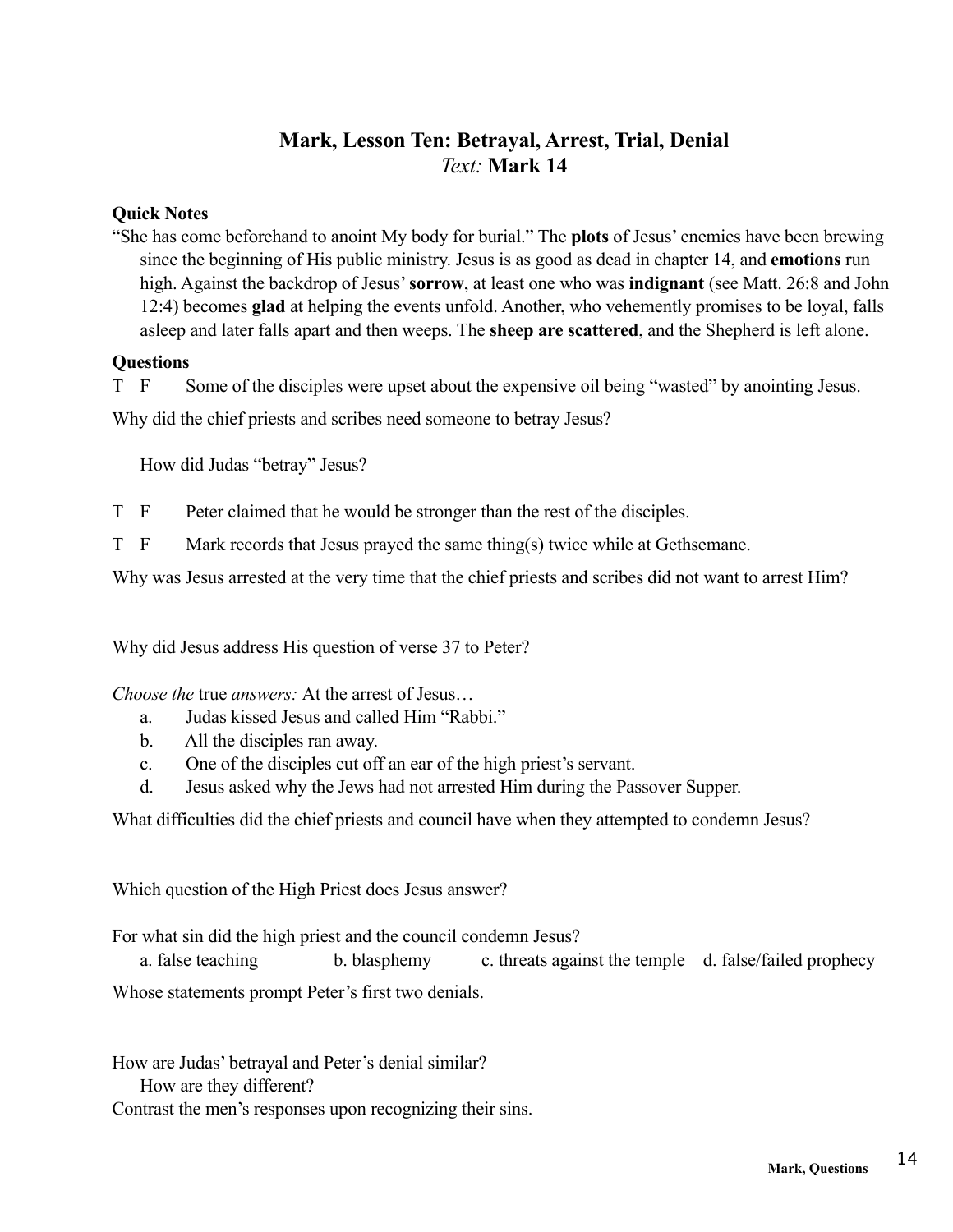# **Mark, Lesson Eleven: The Crux of the Gospel** *Text:* **Mark 15 & 16**

#### **Quick Notes**

"Truly this man was the Son of God!" **Death, burial, resurrection,** and **appearances**. The **gospel** in a nutshell. (1 Cor. 15:1-8) "Tell no one" becomes "**preach** the gospel to every creature"!

#### **Questions**

- T F Jesus answered the Jewish accusations when He was before Pilate, but Pilate didn't listen.
- T F It was traditional for the Roman governor to release a prisoner at the Passover Feast.
- T F Pilate was convinced by the Jews that Jesus was guilty of crimes.
- T F The Roman soldiers gambled to see who would get the various garments that belonged to Jesus.
- T F Jesus quoted from Psalm 22 while on the cross.
- T F There was darkness over the whole land during the entire time that Jesus was on the cross.
- T F Pilate was surprised to hear that Jesus had died so rapidly.

List two supernatural events which are recorded in 15:33-38.

Tell the symbolic significance of these events.

Why did the crowd ask for Barabbas instead of accepting the release of Jesus?

Note the reaction of each of the following individuals or groups:

- a. Those who passed by the cross -
- b. The chief priests and scribes -
- c. The robbers crucified with Jesus -
- d. The centurion, to the death of Jesus -

When did the women come to the tomb of Jesus and why?

Tell of two occasions on which the disciples did not believe in the resurrection.

Tell how Jesus dealt with this problem in ... verse 14

and verse 16.

What "signs" are listed by Jesus (in the end of chapter 16) and what was the purpose of these signs?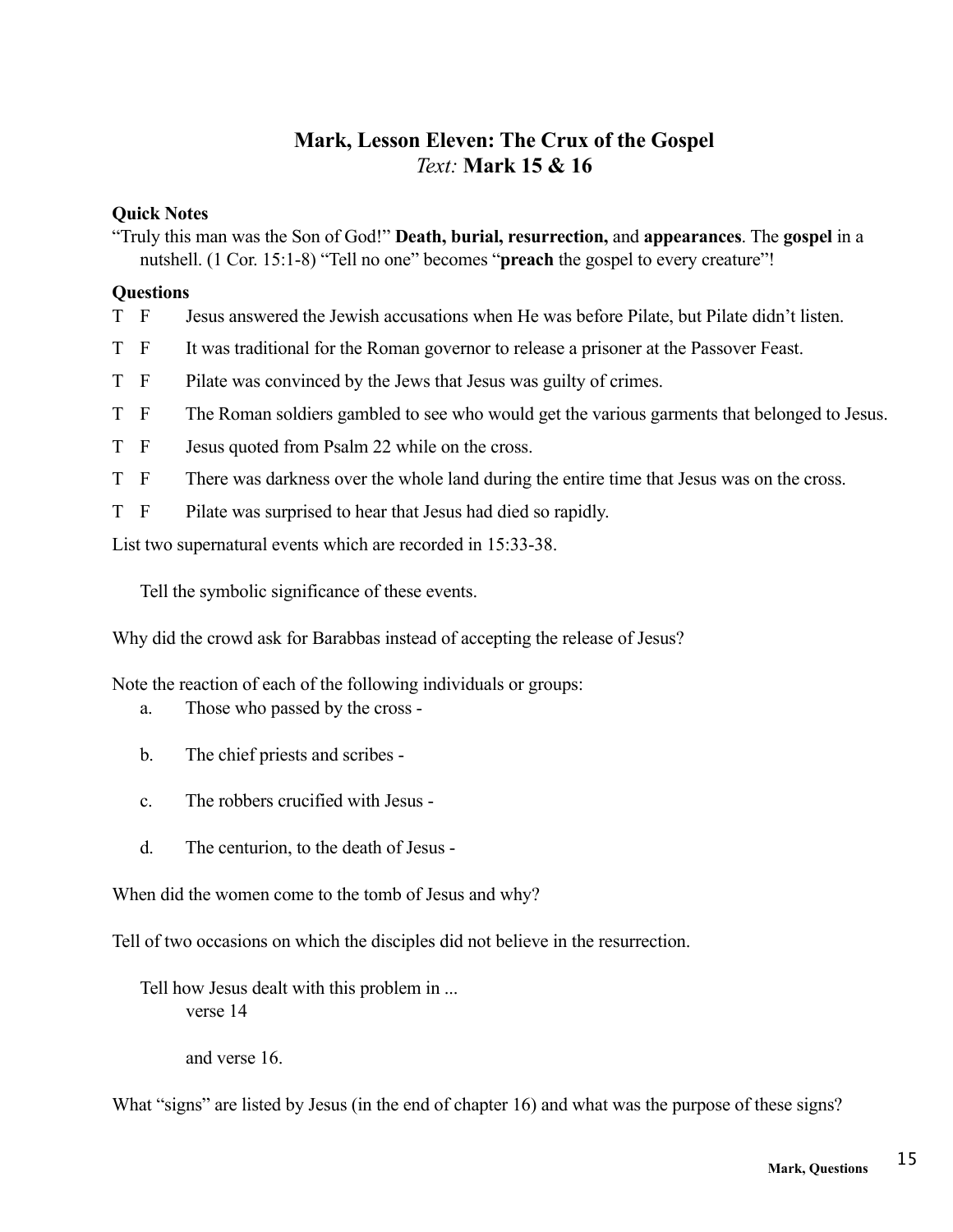# **The Gospel of Mark: Review Questions Covering the Whole Book**

**I. Matching (Match each name on the left with the** *best* **descriptive phrase on the right. Some descriptions might fit more than one name, but each name fits at least one description.)**

| $1.$ John             |                | $a$ .          | ruler of the demons                                       |
|-----------------------|----------------|----------------|-----------------------------------------------------------|
| 2. Peter              |                | $\mathbf{b}$ . | blind man                                                 |
| 3. Levi               |                | c.             | bloodthirsty                                              |
|                       | 4. Beelzebub   | d.             | brought spices                                            |
| 5.____________ Jairus |                | e.             | slept while Jesus prayed                                  |
|                       | 6. Legion      | f.             | Galilean who swore                                        |
|                       | 7. Herodias    | g.             | buried Jesus                                              |
| 8. Elijah             |                | h.             | lawgiver on the mount of transfiguration                  |
| 9. Moses              |                | $\mathbf{i}$ . | brother of Jesus                                          |
|                       | 10. Bartimaeus | $j$ .          | synagogue ruler                                           |
|                       | 11. Barabbas   | k.             | Elijah                                                    |
| 12. Pilate            |                | 1.             | son of a cross-bearer                                     |
|                       | 13. Joseph     | m.             | opinion of some about Jesus                               |
| 14. Mary              |                | n.             | among those who asked about the destruction of the temple |
|                       | 15. Alexander  | 0.             | freed murderer                                            |
| 16. Simon             |                | p.             | crowd-pleaser                                             |
| 17. Judas             |                | q.             | foolish promise-maker                                     |
|                       | 18. Andrew     | r.             | tax collector                                             |
| 19. James             |                | S.             | leper who hosted a supper                                 |
| 20.                   | Herod          | t.             | Gadarene demoniac                                         |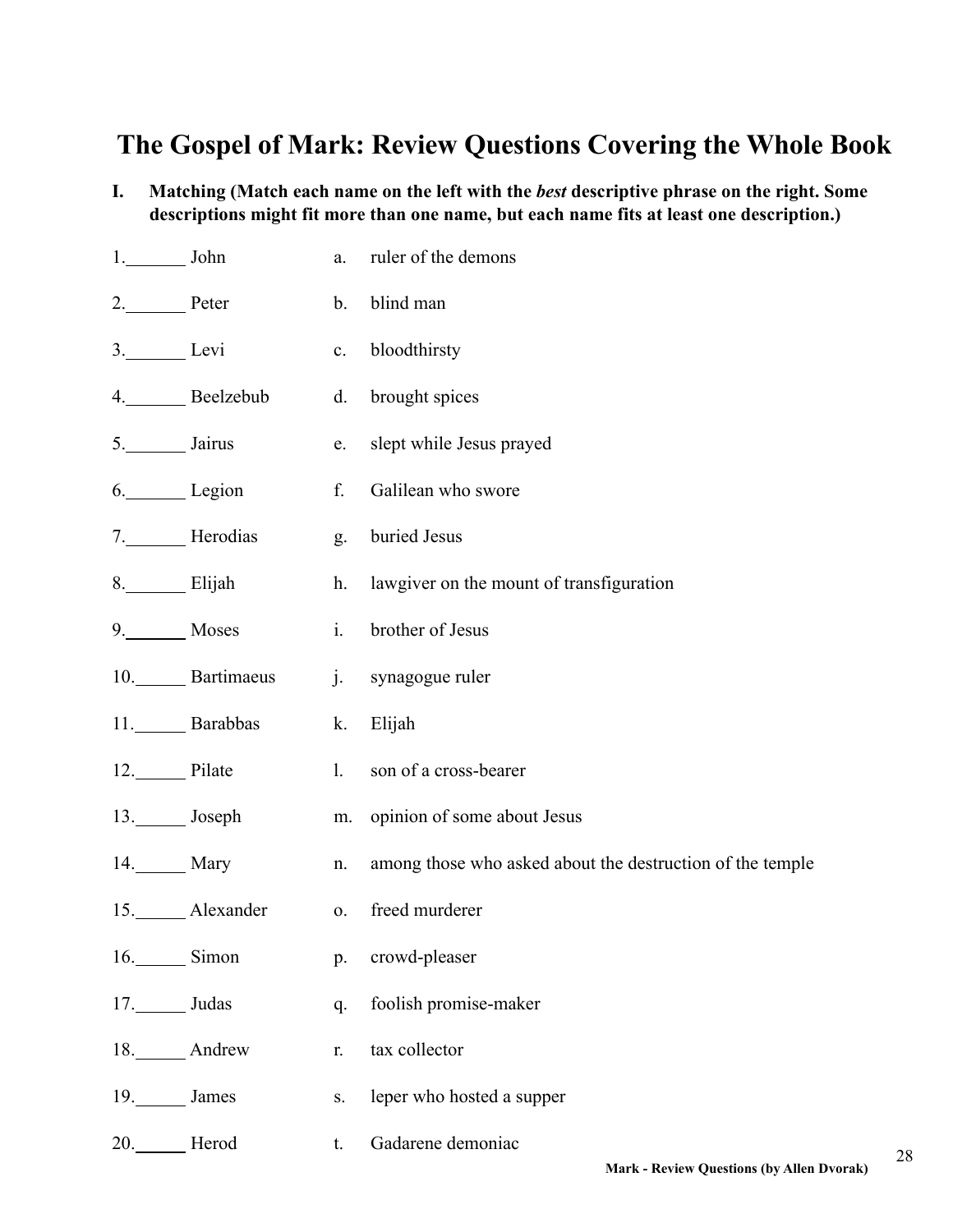### **II. True/False**

- 1. Jesus promised that believers would be able to handle poisonous snakes and drink poison without being harmed.
- 2. Some at the cross thought that Jesus was calling for Elijah to help Him.
- 3. Pilate thought that the crowd would choose to have Jesus released.
- 4. The witnesses who testified against Jesus before the high priest accused Him of blasphemy.
- 5. To identify Jesus as the person to be arrested, Judas called Him "Rabbi" and kissed Him.
- 6. After the observance of the Passover, the twelve apostles went with Jesus to a place called Gethsemane on the Mount of Olives.
- 7. Although the Pharisees would have like to kill Jesus, they feared the multitude who held Him in high esteem.
- 8. As Jesus entered Jerusalem riding on a colt, He saw a fig tree with leaves and He cursed it because it had no fruit.
- 9. Jesus cleansed the temple on the day that He entered Jerusalem riding on a colt.
- 10. Jesus healed a blind man as He left Jericho on His way to Jerusalem.
- 11. Jesus answered the divorce question from the Pharisees by noting that God's law in the beginning offered no exception.
- 12. There were different kinds of unclean spirits which possessed people in Jesus' day.
- 13. Jesus turned seven loaves of bread and a few fish into enough food to feed five thousand people…with leftovers!
- 14. Following Peter's identification of Jesus as the Christ, Jesus predicted that He (Jesus) would be killed.
- 15. Sometimes Jesus instructed those who were healed or freed from a demon not to tell others.
- 16. King Herod felt obligated to execute John the baptizer because of the oaths that he had made when Herodias danced.
- 17. The people of Nazareth received Jesus gladly when He returned there because they were convinced that He was the Messiah, having known Him from His youth.
- 18. Jesus told the Gadarene demoniac to go and sell all of his possessions, give the proceeds to the poor and then come follow Him.
- 29 19. Although Jesus violated the Sabbath, He defended His actions by reminding the Pharisees of **Mark - Review Questions (by Allen Dvorak)**